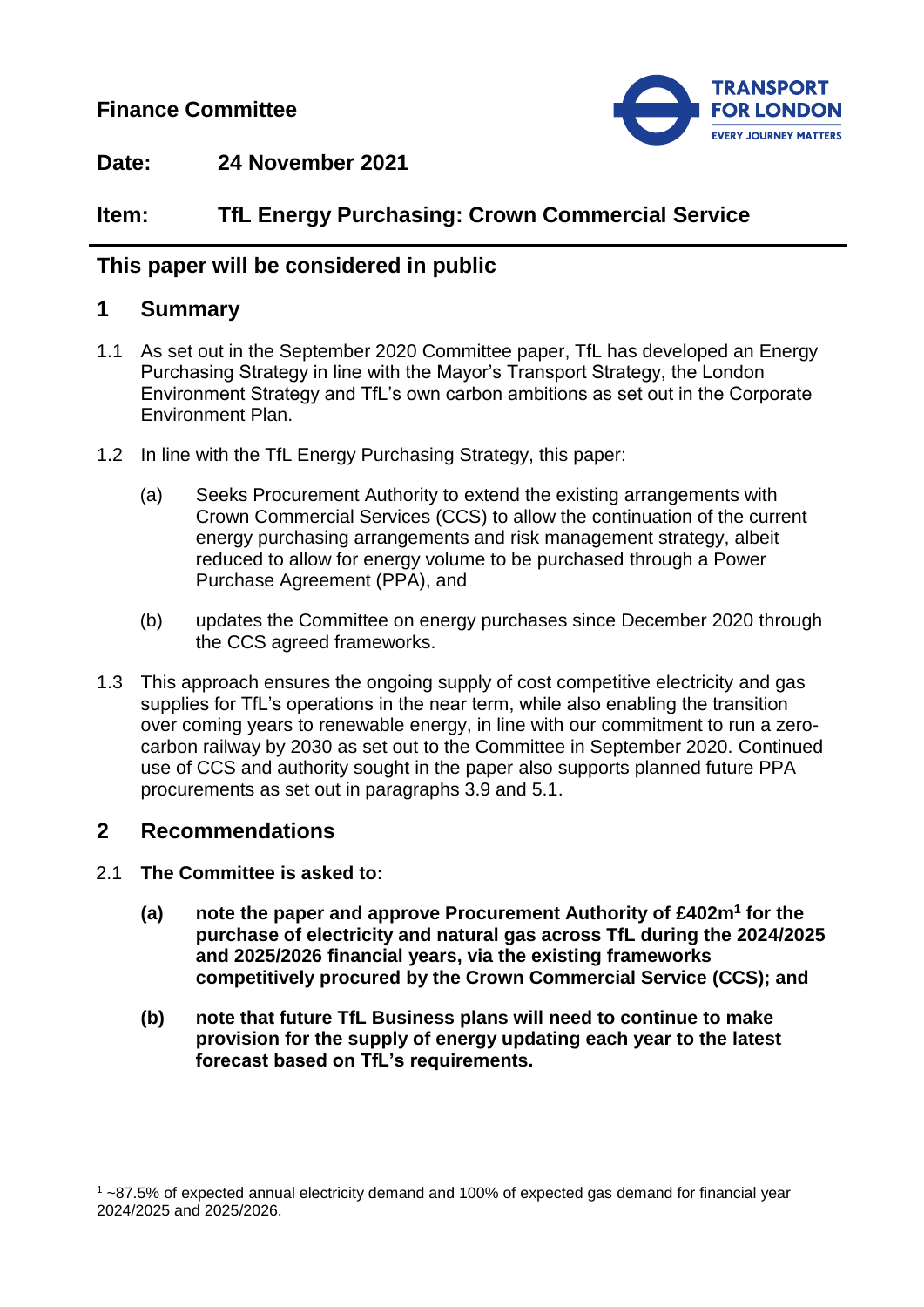## **3 Background – purchasing route and risk management strategy for the financial years 2024/25 and 2025/26**

- 3.1 TfL has an annual aggregated requirement for the supply of electricity of ~1600GWhs (gigawatt hours) and ~80 GWhs of natural gas, which is equivalent to approximately 420,000 average domestic electricity consumers.
- 3.2 TfL has been fully utilising the procurement services and frameworks of CCS for energy purchasing since 2013. This has enabled TfL to have additional commercial leverage by subscribing to the largest buyer of energy in the UK and aggregating its volume with other public sector organisations.
- 3.3 The competitively tendered framework arrangements set up by CCS are used for energy purchasing by all central government, local authorities, and many other organisations across the public and not-for-profit sectors. TfL has a contract with CCS which enables it to access the electricity and gas frameworks let by CCS and enter into the pre-agreed contract terms with suppliers appointed to the framework, currently EDF Energy (EDF) for electricity and Corona Energy for gas (Total Gas & Power (TGP) for gas from April 2022).
- 3.4 CCS leverages its position and aggregates customer volumes to deliver sustainable savings and to provide an enhanced managed service delivering value directly to its customers.
- 3.5 By combining customer volumes, CCS is able to exert greater buying power in the marketplace and reduce charges/costs incurred through supplier margin, bid/offer spread and brokerage fees. TfL saves around £5.9m per annum through this aggregation with the wider public sector.
- 3.6 The aggregation of volume with other public sector customers creates further benefits for TfL by reducing the relative proportion of more expensive peak volume versus cheaper baseload volume. This, together with a reduction in overall residual volume (unpredictable electrical usage), further reduces TfL's expenditure by around £1.1m per annum.
- 3.7 On average and based on the last five years' trading performance, CCS has outperformed the market traded average. This delivers an annualised saving of £0.8m per annum for TfL. A summary of CCS energy savings applicable to TfL are detailed below.

| <b>TfL CCS Benefit Summary</b>    | <b>Savings</b>    |
|-----------------------------------|-------------------|
| Aggregation                       | £5.9m             |
| <sup>††</sup> Trading Performance | £0.8 <sub>m</sub> |
| Load-Shaping (residual)           | £1.1m             |
| Total                             | £8.1m per annum   |

††Annualised performance based on 5-year average. Figures provided by CCS in accordance with agreed benefits methodologies and are subject to independent audit by the Government Internal Audit Agency.

3.8 From March 2020 to June 2020 and due to the restrictions caused by the pandemic, TfL consumption was some 30 per cent lower than forecast. As the CCS supply arrangements do not have any financial penalties for reduced or increased consumption this had no financial impact on TfL, other than to reduce electricity operational expenditure during this period.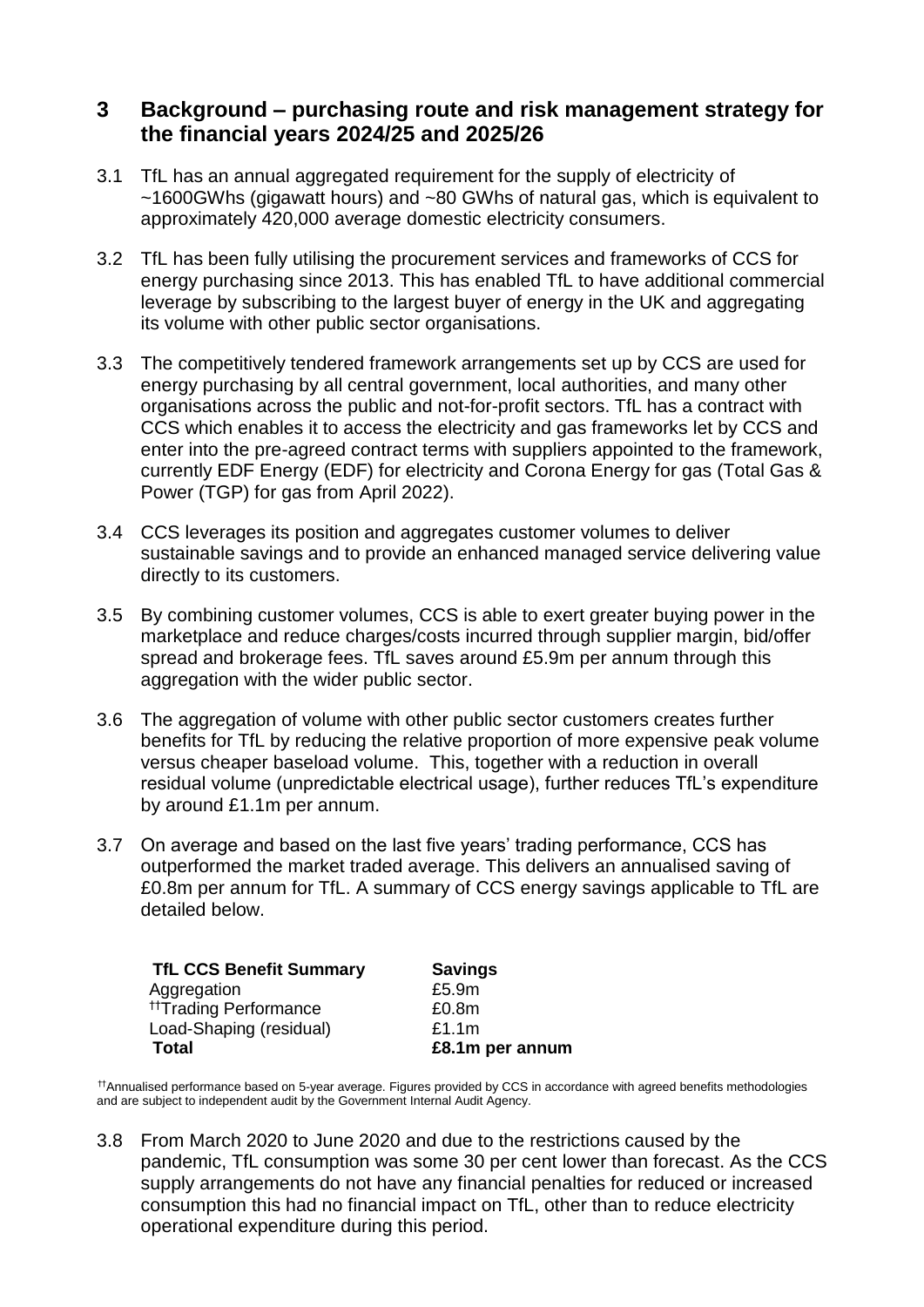3.9 The CCS framework also obliges the framework supplier (EDF currently) to deliver (or "sleeve") energy directly procured by a customer such as TfL, from a renewable generation source via a Power Purchase Agreement (PPA) (with price, duration and other terms of the on-sale/sleeving arrangements to be agreed between TfL and the framework supplier). Therefore, continued use of the CCS framework provides both flexibility and an essential delivery route for any renewable energy TfL procures via a PPA.

## **4 CCS risk management**

- 4.1 As the largest aggregator of gas and electricity purchasing requirements in the UK, CCS has skilled in-house market analysts and risk management specialists and has robust independent governance procedures in place.
- 4.2 The CCS frameworks offer several risk management products for its customers. The current proposal is that TfL continues to use the product it has used to date which comprises a minimum purchasing window ahead of delivery e.g. from December 2021 CCS will be looking to procure electricity and gas in respect of the financial year commencing in April 2024, and from December 2022 CCS will be looking to procure electricity and gas in respect of the financial year commencing in April 2025.
- 4.3 The product incorporates a minimum volume profile that CCS must purchase in order to provide minimum coverage levels closer to delivery; this is designed to mitigate the impact of wholesale market price spikes and provides greater budget certainty. This strategy is complemented by a stop loss mechanism which limits customers' exposure to wholesale electricity and gas price volatility where market prices reach a certain threshold.
- 4.4 CCS also has the ability to unlock/sell back previously hedged volumes, if it believes the market fundamentals indicate potential upside. It should be noted that this mechanism is limited to and operated within the established stop loss parameters.
- 4.5 The effectiveness and operation of the purchasing strategy is overseen by the CCS External Risk and Governance Board; current members include the Ministry of Defence, Ministry of Justice, National Procurement Service (Wales), Guy's and St Thomas' NHS Foundation Trust, Department for Work and Pensions, Royal Borough of Kensington and Chelsea, and TfL. The board is chaired by an independent expert, [Patrick Heren.](https://www.linkedin.com/in/patrick-heren-baa53736?originalSubdomain=uk)

# **5 Financial Years 2024 to 2025 and 2025 to 2026**

5.1 In line with the gating procedure considered by the Committee in December 2017, this paper seeks Procurement Authority of £402m to continue with the procurement of energy for financial year 2024/2025, and in addition financial year 2025/2026, through the CCS frameworks. Under the CCS arrangements TfL can contract with EDF until the end of financial year 2025/2026 if this instruction is given prior to expiry of the existing framework (October 2023). Agreeing the available two years of this arrangement now (rather than the previous one year arrangement), will also facilitate PPA procurement and enable the necessary on-sale/sleeving PPA delivery route arrangements to be agreed and implemented at the appropriate time in the procurement and delivery programme. This will also allow TfL to continue its purchasing and risk management strategy alongside PPA procurement, which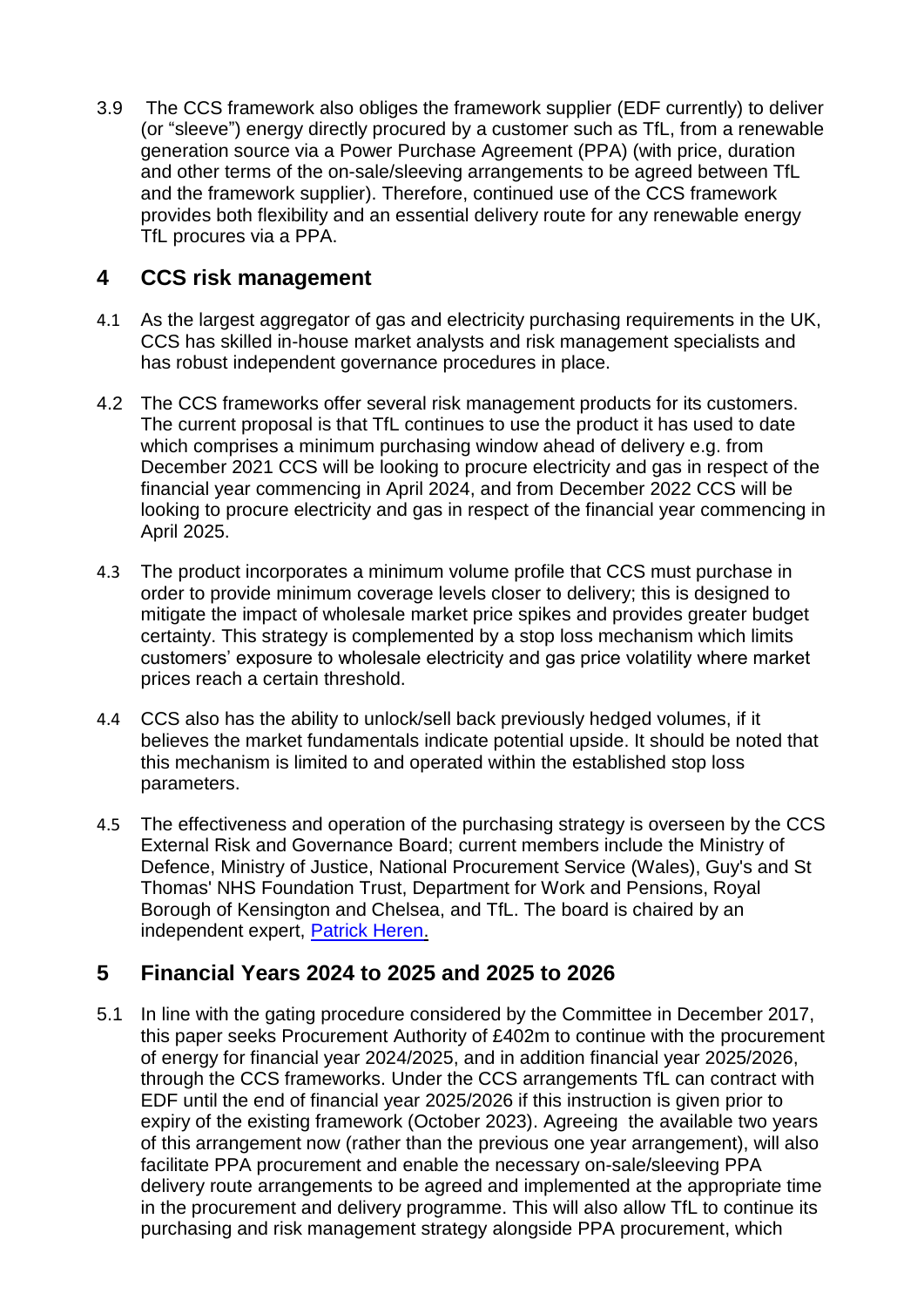protects TfL against wholesale market price volatility whilst providing opportunities to secure the wholesale energy at a low market price. Note that CCS trading for financial year 2025/2026 will start no earlier than December 2022 i.e. no earlier than the usual annual authority would have been requested.

- 5.2 The amount requested is included in the business plan plus five per cent risk (in line with previous years), and is based on business demand and the Department for Business Energy and Industry Strategy (BEIS) wholesale energy price forecast plus all expected Non-Energy Costs (NECs) i.e. transmission, distribution, system costs and environmental levies for CCS procured volumes.
- 5.3 The amount requested does not include energy volume to be procured via a renewable energy PPA, and under the CCS arrangement, TfL has the flexibility to adjust the volume requirement (amount to be purchased) 4 months ahead of each delivery year i.e. the total volume to be hedged through CCS for financial year 2025/2026 could be adjusted at any time up to approximately December 2024.
- 5.4 NECs for the CCS volumes and delivery periods are expected to make up approximately £95.6m for 2024/2025 and £97.9m for 2025/2026 of the cost TfL pays, with approximately £156.3m of the total amount for both years resulting from statutory environmental charges intended to support and incentivise new zero carbon energy generation, which are payable on all electricity delivered via the grid.
- 5.5 Continuing to source through the established CCS framework for this period will provide the opportunity to purchase energy ahead of delivery (if financially beneficial to do so), while managing price risk and providing flexibility to source zero-carbon energy alongside this arrangement.
- 5.6 Separate authority requests for purchases beyond March 2026 will be made in line with our commitment to move to zero carbon sources of electricity for our rail operations and will be submitted to the Committee in due course.

## **6 Market update and impact on TfL energy purchasing**

### **Market Update**

- 6.1 As reported to the Committee 6 October 2021, near-term wholesale electricity market prices have increased significantly over the last 6 months and remain at elevated levels. Whilst higher levels of wind generation provided some downside to power prices, natural gas fundamentals remain tight with European gas storage inventories still well below the corresponding levels observed 12 months ago as the global gas crisis continues.
- 6.2 Spot Liquified Natural Gas (LNG) prices in Asia continue to trade at a premium, reducing the number of LNG cargoes arriving in North West Europe, whilst outages in Norway also contributed to the tight gas supply which is supporting both current spot gas and electricity prices.
- 6.3 In contrast, gas prices for delivery periods further out moved lower across the market, some of these decreases were based on the anticipation that Nord Stream 2 could commence gas flows to Europe following regulatory approval in January 2022, and that domestic gas inventories in Russia are nearing 100 per cent capacity, which could enable further flows to Europe.